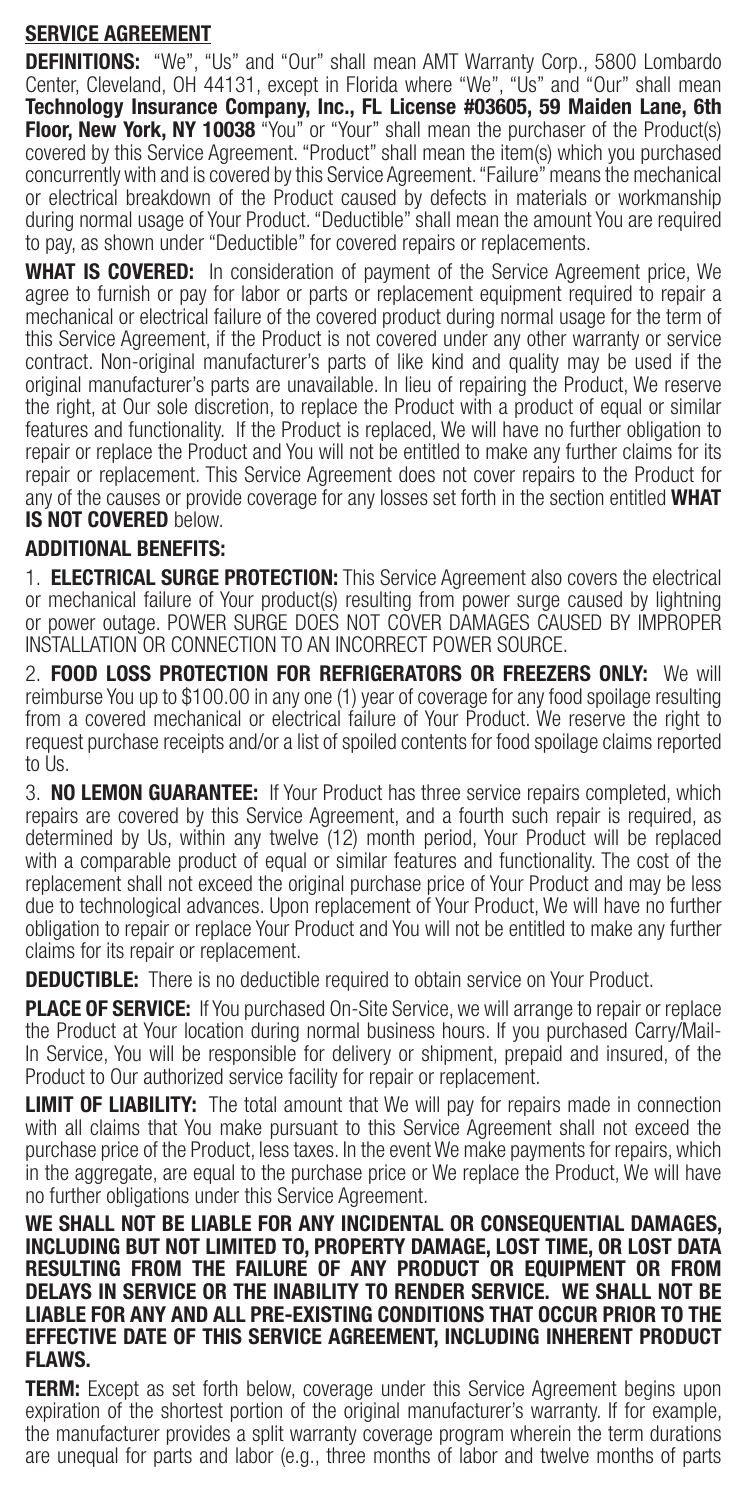coverage), and You have purchased a 12 month (365 days) extended service agreement, this Service Agreement shall commence on day 91 when the shortest portion of the manufacturer's warranty ends and will provide labor coverage through day 455. Both parts and labor coverage under this Service Agreement shall expire at the end of day 455.

Electrical surge protection and food loss protection benefits begin on the date You purchase Your Product. During the manufacturer warranty period, the product manufacturer has primary responsibility for the repair of Your Product, unless the Failure of Your Product resulted from an electrical power surge. This Service Agreement shall remain in effect, subject to the Limit of Liability defined above, for the term specified in the sales documentation provided to You at time of purchase. All Products and/or parts replaced under this Service Agreement become OUR property in their entirety.

WHAT IS NOT COVERED: (A) ANY EQUIPMENT LOCATED OUTSIDE THE UNITED STATES OF AMERICA OR CANADA; (B) EQUIPMENT SOLD WITHOUT A MANUFACTURER'S WARRANTY OR SOLD "AS IS;" (C) REFURBISHED PRODUCTS WITH LESS THAN AN ORIGINAL NINETY (90) DAYS MANUFACTURER'S PARTS AND LABOR LIMITED WARRANTY; (D) MAINTENANCE, REPAIR OR REPLACEMENT NECESSITATED BY LOSS OR DAMAGE RESULTING FROM ANY CAUSE OTHER THAN NORMAL USE AND OPERATION OF THE PRODUCT IN ACCORDANCE WITH THE MANUFACTURER'S SPECIFICATIONS AND OWNER'S MANUAL, INCLUDING BUT NOT LIMITED TO, THEFT, EXPOSURE TO WEATHER CONDITIONS, OPERATOR NEGLIGENCE, MISUSE, ABUSE, IMPROPER ELECTRICAL/POWER SUPPLY, ETC.; (E) UNAUTHORIZED REPAIRS, IMPROPER INSTALLATION OR ATTACHMENTS, TRANSPORTATION DAMAGE; (F) COSMETIC DAMAGE TO CASE OR CABINETRY OR OTHER NON-OPERATING PARTS OR COMPONENTS; (G) LACK OF MANUFACTURER SPECIFIED MAINTENANCE, IMPROPER EQUIPMENT MODIFICATIONS, VANDALISM, ANIMAL OR INSECT INFESTATION, RUST, DUST, CORROSION, DEFECTIVE BATTERIES, BATTERY LEAKAGE, OR ACTS OF NATURE OR ANY OTHER PERIL ORIGINATING FROM OUTSIDE THE PRODUCT; (H) ALL DISPLAY PRODUCTS THAT ARE USED IN AN APPLICATION THAT REQUIRES CONTINUOUS BUSINESS AND/OR COMMERCIAL OPERATION; (I) EQUIPMENT USED IN INDUSTRIAL SETTINGS; EQUIPMENT USED IN INDUSTRIAL SETTINGS MAY BE DEFINED AS: (1) ANY UTILIZATION OF EQUIPMENT THAT IS INCONSISTENT WITH EITHER THE DESIGN OF THE EQUIPMENT OR THE WAY THE MANUFACTURER INTENDED THE EQUIPMENT TO BE USED; AND (2) ANY AND ALL CASES IN WHICH THE MANUFACTURER OF THE EQUIPMENT WOULD NOT HONOR ANY WARRANTY REGARDING THE EQUIPMENT; (J) ANY AND ALL ACCIDENTAL DAMAGE, CRACKED OR DAMAGED MONITOR, LAPTOP OR DISPLAY SCREENS, DAMAGE DUE TO WATER OR LIQUID MARKS AND/OR RINGS; (K) COMPONENTS NOT CONTAINED WITH THE HOUSINGS OF THE COVERED PRODUCT(S) SUCH AS ELECTRICAL WIRING, WATER OR GAS PIPING, HOSES, DUCTWORK, DRAINS, ETC.; (L) ANY AND ALL PRE-EXISTING CONDITIONS THAT OCCUR PRIOR TO THE EFFECTIVE DATE OF THIS CONTRACT; (M) SERVICE NECESSARY BECAUSE OF IMPROPER STORAGE, IMPROPER VENTILATION, RECONFIGURATION OF EQUIPMENT, USE OR MOVEMENT OF THE EQUIPMENT, INCLUDING THE FAILURE TO PLACE THE EQUIPMENT IN AN AREA THAT COMPLIES WITH THE MANUFACTURER'S PUBLISHED SPACE OR ENVIRONMENTAL REQUIREMENTS; (N) ANY UTILIZATION OF EQUIPMENT THAT IS INCONSISTENT WITH EITHER THE DESIGN OF THE EQUIPMENT OR THE WAY THE MANUFACTURER INTENDED THE EQUIPMENT TO BE USED; (O) ANY INSTALLATION THAT PREVENTS NORMAL SERVICE; (P) ANY AND ALL CASES IN WHICH THE MANUFACTURER OF THE EQUIPMENT WOULD NOT HONOR ANY WARRANTY REGARDING THE EQUIPMENT; (Q) FAILURE TO USE REASONABLE MEANS TO PROTECT YOUR PRODUCT FROM FURTHER DAMAGE AFTER A FAILURE OCCURS; (R) LOSS OR DAMAGE DUE TO FAILURE TO REPLENISH OR REPLACE COOLANTS, LUBRICANTS, REFRIGERANT OR ANY OTHER FLUID REQUIRED BY THE MANUFACTURER; (S) CONSUMABLES SUCH AS FILTERS, VACUUM CLEANER BAGS, BATTERIES, BULBS, DRUMS, SEWING MACHINE NEEDLES, KNOBS, ANY BELTS, DRIVE BELTS OR OTHER OPERATING SUPPLIES; (T) UNAUTHORIZED TRANSPORTATION CHARGES IF SERVICE IS SPECIFIED ON YOUR SALES RECEIPT AS CARRY IN; (U) PRODUCT(S) WITH REMOVED OR ALTERED SERIAL NUMBERS; (V) REPAIRS RECOMMENDED BY A REPAIR FACILITY NOT NECESSITATED BY MECHANICAL OR ELECTRICAL BREAKDOWN; (W) ANY REPAIR THAT IS A RESULT OF IN-WARRANTY PARTS NOT PROVIDED OR SHIPPED BY THE MANUFACTURER; (X) DAMAGE OR EQUIPMENT FAILURE WHICH IS COVERED BY MANUFACTURER'S WARRANTY, MANUFACTURER'S RECALL, OR FACTORY BULLETINS (REGARDLESS OF WHETHER OR NOT THE MANUFACTURER IS DOING BUSINESS AS AN ONGOING ENTERPRISE.); (Y) CLEANING, PREVENTIVE MAINTENANCE OR CUSTOMER EDUCATION; (Z) SYSTEMS OR COMPONENT(S) THAT ARE COVERED BY A MANUFACTURER'S WARRANTY, INSURANCE OR ANOTHER SERVICE CONTRACT; (AA) CONSEQUENTIAL DAMAGES OR DELAY IN RENDERING SERVICE UNDER THIS CONTRACT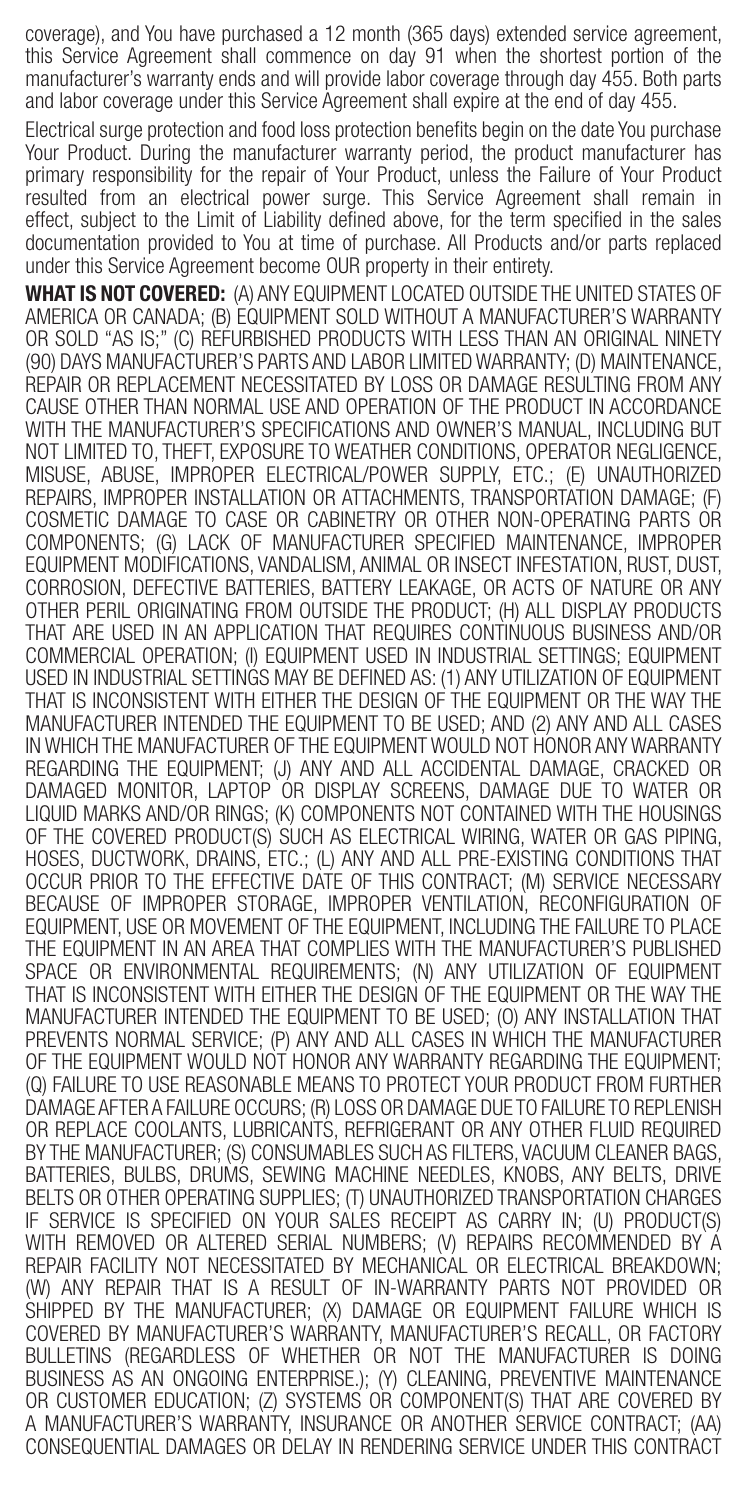OR LOSS OF USE DURING THE PERIOD THAT THE PRODUCT IS AT THE REPAIR CENTER OR OTHERWISE AWAITING PARTS; (AB) SERVICE REQUIRED AS A RESULT OF ANY ALTERATION OF THE EQUIPMENT OR REPAIRS MADE BY ANYONE OTHER THAN THE AUTHORIZED SERVICE PROVIDER, ITS AGENTS, DISTRIBUTORS, CONTRACTORS OR LICENSEES OR THE USE OF SUPPLIES OTHER THAN THOSE RECOMMENDED BY THE MANUFACTURER; (AC) ANY AND ALL REMOTE CONTROLS; (AD) REPLACEMENT OF REFRIGERANT OR FLUIDS UNLESS THE LOSS IS CAUSED BY A COVERED FAILURE; (AE) ANY COVERED PRODUCT USED FOR ANY PURPOSE OTHER THAN SINGLE FAMILY HOUSEHOLD PURPOSES; (AF) CHARGES RELATED TO "NO PROBLEM FOUND" DIAGNOSIS. NON FAILURE PROBLEMS, INCLUDING BUT NOT LIMITED TO, ITEMS NOT COVERED, NOISES, SQUEAKS, ETC. INTERMITTENT ISSUES ARE NOT PRODUCT FAILURES; (AG) EXPENSES INCURRED FROM THE DISMANTLING OR REINSTALLATION OF FIXED INFRASTRUCTURE WHEN REMOVING OR RETURNING REPAIRED OR REPLACED PRODUCT INTO A CUSTOM INSTALLATION.

#### SAFETY

In the event that Our authorized service center determines that it can not service Your Product(s) due to poor accessibility, unsafe working conditions, an adult over the age of 18 is not present, or that it cannot restore Your Product(s) to safe, working conditions due to reasons beyond the scope of this Service Agreement, such as (but not limited to) code violations, improper storage, installation, use or movement of the Product(s), including the failure to place the Product(s) in an area that complies with the manufacturer's published space or environmental requirements, Our authorized service center shall not be required to proceed with the covered repair until You remedy the applicable hazard at Your cost. You will also be responsible for the full cost of the original service call.

WHAT TO DO IF COVERED PRODUCT REQUIRES SERVICE: Call Us at 866-505-4795 toll-free and explain the problem. We will attempt to resolve the problem You are experiencing over the telephone. If We can not resolve the problem, You will be directed to an authorized service center. NOTE: THIS SERVICE AGREEMENT MAY BECOME VOID **IF YOU MAKE UNAUTHORIZED REPAIRS.** We reserve the right to inspect the Product from time to time. Service will be provided during normal business hours and in the USA only.

**TRANSFER OF SERVICE AGREEMENT:** This Service Agreement may be transferred to any person in the United States by contacting Us at 866-505-4795 toll-free.

**GUARANTEE:** This is not an insurance policy. We have obtained an insurance policy to insure Our performance under this Service Agreement. Should We fail to pay any claim or fail to replace the Product covered under this Service Agreement within sixty (60) days after Product has been returned or, in the event that You cancel this Service Agreement, and We fail to refund the unearned portion of the Service Agreement price, You are entitled to make a direct claim against the insurer, Wesco Insurance Company, at 1-866-505-4048 or 59 Maiden Lane, 6th Floor, New York, NY 10038.

#### NOTE: THE ABOVE GUARANTEE DOES NOT APPLY TO SERVICE AGREEMENTS SOLD IN THE STATE OF FLORIDA.

**CANCELLATION:** You may cancel this Service Agreement at any time. To arrange for cancellation of this Service Agreement, call Us at 866-505-4795 toll-free. If You cancel within the first thirty (30) days after purchasing this Service Agreement You will receive a full refund, less any claims paid or pending. If You cancel after thirty (30) days following Your purchase of this Service Agreement, You will receive a pro rata refund based on the time remaining on Your Service Agreement, less an administrative fee of \$10.00 or 10% of the Service Agreement plan price, whichever is less.

We may cancel this Service Agreement for the following reasons: nonpayment of the Service Agreement plan price, fraud or material misrepresentation. If We cancel this Service Agreement, We will provide You with written notice of cancellation listing the reason for such cancellation not later than fifteen (15) days before the effective date of termination, and will refund Your payment in full, less any claims paid or pending.

### STATE DISCLOSURES

Regulation of service plans may vary widely from state to state. Any provision within this service agreement plan ("Service Agreement") which conflicts with the laws of the state where You live shall automatically be considered to be modified in conformity with applicable state laws and regulations as set forth below. The following state specific requirements apply if Your Service Agreement was purchased in one of the following states and supersede any other provision within Your Service Agreement terms and conditions to the contrary.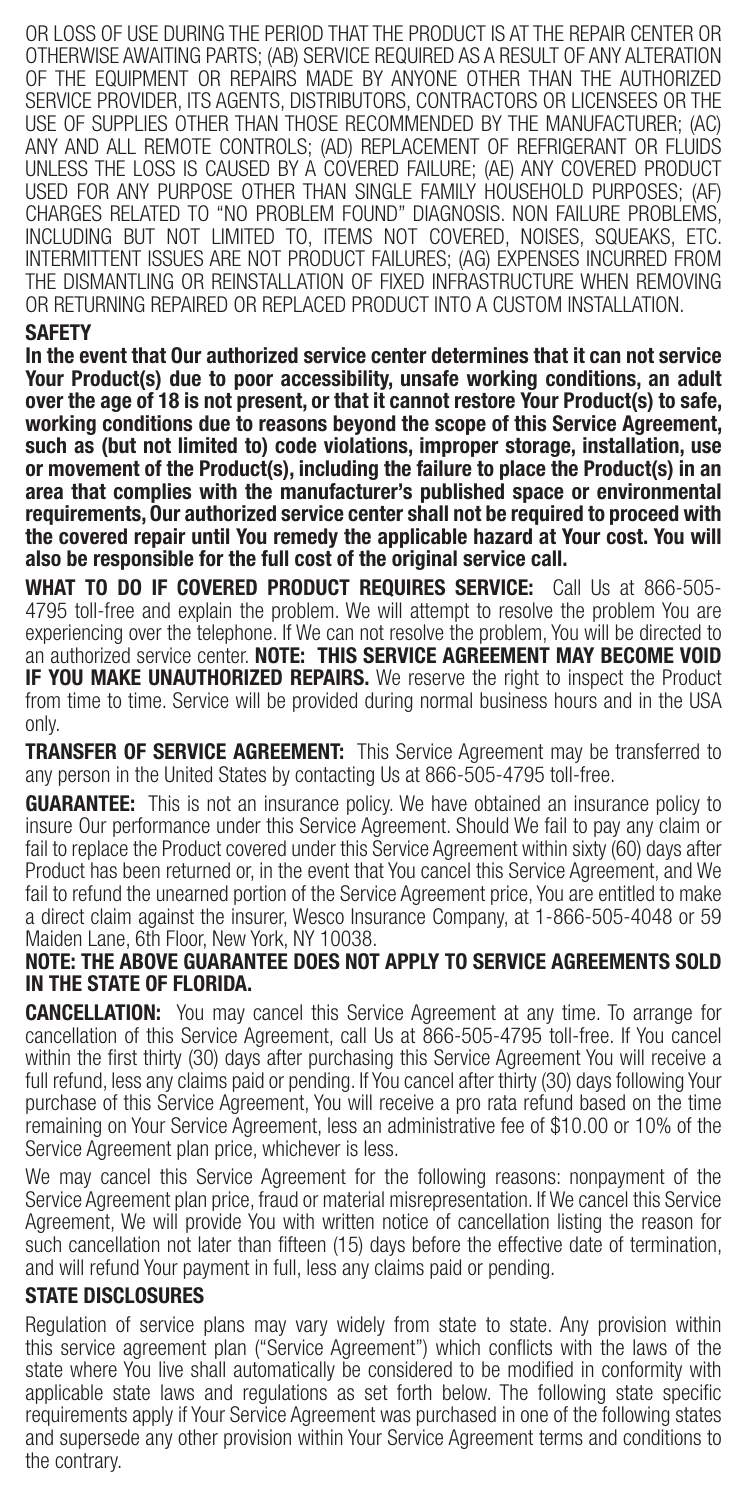If You purchased this Service Agreement in CA, CO, ME, MI, NC, NJ, PA, the Obligor under this Service Agreement is the Dealer.

**ALABAMA ONLY:** If You cancel this Service Agreement and made no claim, this Service Agreement is void and the full purchase price will be refunded to You

ARIZONA ONLY: Definitions: "Consumer" means a contract holder, inclusive of a buyer of the covered product (other than for re-sale), any person to whom the product is transferred during duration of the contract coverage period, or any person entitled to receive performance on the part of the obligor under applicable law: "Service Company" is any person or entity that performs or arranges to perform services pursuant to a service contract which the person issues; "Service Contract Administrator" means an entity which agrees to provide contract forms, process claims and procure insurance for and on behalf of a dealer in performance of the obligations pursuant to a service contract, but which may not itself perform actual repairs. AMT Warranty Corp. is the Service Contract Administrator and the Obligor for this Service Agreement in Arizona.

**Cancellation:** If Your written notice of cancellation is received prior to the expiration date, We will provide a pro rata refund after deducting for administrative expenses associated with the cancellation, regardless of prior services rendered against this Service Agreement. No claim incurred or paid shall be deducted from the amount of the refund. The cancellation provision shall not contain both a cancellation fee and a cancellation penalty. No Service Agreement shall be cancelled or voided by Us due to pre-existing conditions, prior use or unlawful acts relating to Your Product, misrepresentation by Us or any of Our assignees or ineligibility for Our program due to Your Product being a "Gray Market" import or product.

CALIFORNIA ONLY: In California, "We", "Us" and "Our" shall mean the dealer from whom You purchased the Product. This Service Agreement may be cancelled by the contract holder for any reason, including, but not limited to, the Product covered under this contract being sold, lost, stolen or destroyed. If You decide to cancel Your Service Agreement, and cancellation notice is received by the Administrator within thirty (30) days of the date you received the Service Agreement, and you have made no claims against the Service Agreement, you will be refunded the full Service Agreement price; or if your Service Agreement and cancellation notice is cancelled by written notice after thirty (30) days from the date you received this Service Agreement, you will be refunded a pro-rated amount of the Service Agreement price, less any claims paid, less an administrative fee of ten percent (10%) of the Service Agreement price or \$25, whichever is less, unless otherwise precluded by law. The Administrator has obtained an insurance policy to insure Our performance under this Service Agreement. Should We or the Administrator fail to pay any claim or fail to replace the Product covered under this Service Agreement within sixty (60) days after the Product has been returned or, in the event that You cancel this Service Agreement, should We or the Administrator fail to refund the unearned portion of the Service Agreement price, You are entitled to make a direct claim against the insurer, Wesco Insurance Company, at 1-866-505-4048 or 59 Maiden Lane, 6th Floor, New York, NY 10038.

COLORADO ONLY: Action under this Service Agreement may be covered by the provisions of the "Colorado Consumer Protection Act" or the "Unfair Practices Act", articles 1 and 2 of title 6, C.R.S. A party to this Service Agreement may have a right of civil action under the laws, including obtaining the recourse or penalties specified in such laws.

**CONNECTICUT ONLY:** The term of Your Service Agreement is automatically extended by the length of time in which Your Product is in the Administrator's custody for repair under the Service Agreement. If Your Service Agreement is a Replacement Plan, it is automatically extended through the time period in which the Product is in transit for inspection, and until the Product is replaced (or equivalent). In the event of a dispute with the Administrator, You may contact the State of Connecticut, Insurance Department: P.O. Box 816, Hartford, CT 06142-0816, Attn: Consumer Affairs. The written complaint must contain a description of the dispute, the purchase or lease price of the Product, the cost of repair of the Product, and a copy of the Service Agreement. The following is added to the CANCELLATION: provision paragraph one: You may cancel the Contract if You return the product or the product is sold, lost, stolen or destroyed.

FLORIDA ONLY: The rate charged to You for this Service Contract is not subject to regulation by the Florida Office of Insurance Regulation.

**GEORGIA ONLY:** You may cancel this Service Agreement at any time by notifying the Administrator in writing or by surrendering the Service Agreement to the Administrator, whereupon the Administrator will refund the unearned pro rata purchase price based on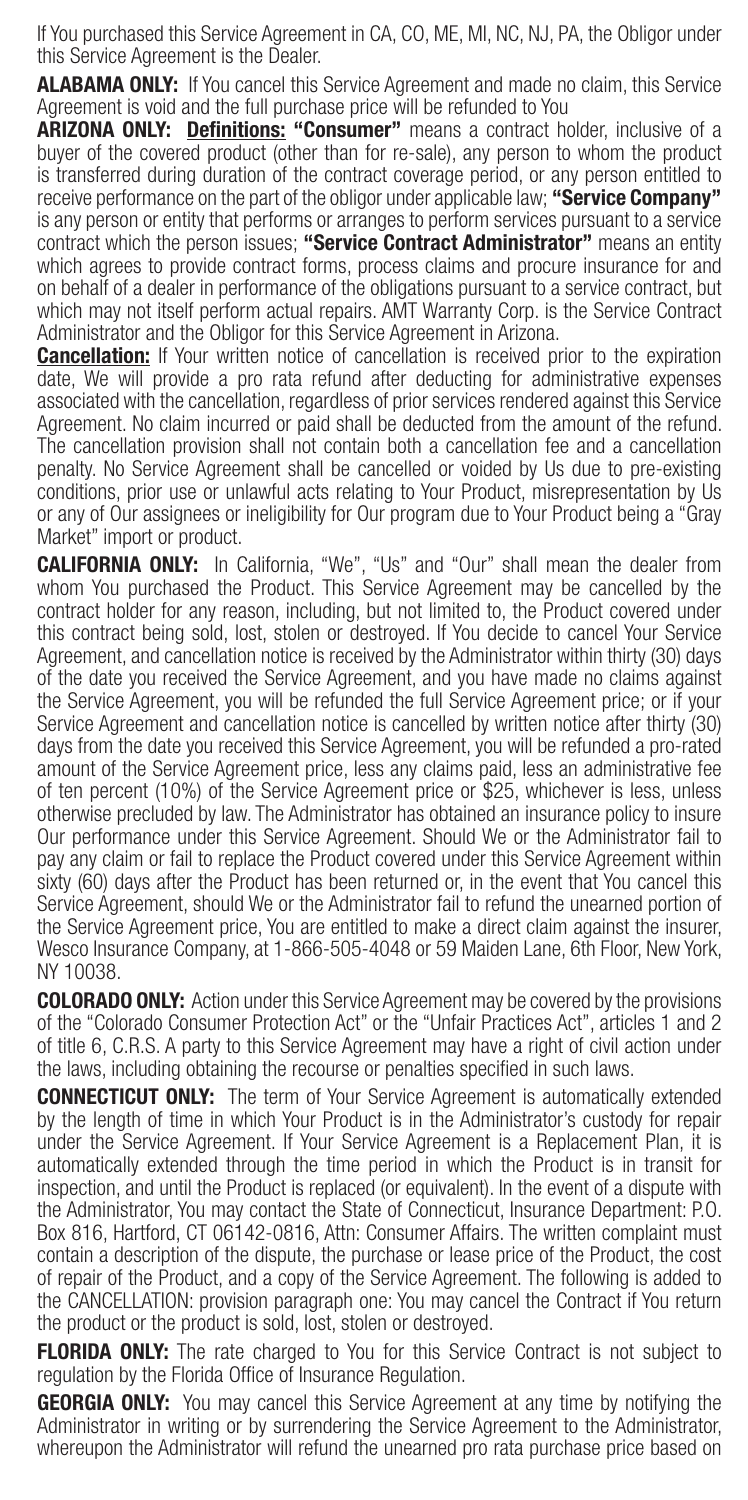the time remaining on the request for cancellation. The Administrator is also entitled to cancel this contract at any time based upon fraud, misrepresentation, nonpayment of fees by You, or non-renewal, in accordance with section 33-24-44 of the Georgia code.

**HAWAII ONLY:** If You have a question or complaint, You may contact the Insurance Commissioner, Hawaii Insurance Division, PO Box 3614, Honolulu, Hawaii, 96811.

**ILLINOIS ONLY:** The Administrator, AMT Warranty Corp. (and not the dealer or manufacturer), is the obligor of this Service Agreement in the State of Illinois. The Administrator will pay the cost of covered parts and labor necessary to restore the product(s) to normal operating condition as a result of covered or mechanical component failure due to normal wear and tear.

**INDIANA ONLY:** Your payment to Us constitutes proof of premium payment to Wesco Insurance Company.

**MICHIGAN ONLY:** If We are unable to perform under this Service Agreement due to a strike or work stoppage at the company's place of business, the effective period of this Service Agreement shall be extended for the period of the strike or work stoppage.

**NEVADA ONLY:** We may not cancel this Service Agreement once it has been in effect for seventy (70) days, except for the following conditions: failure to pay the Service Agreement purchase price; Your conviction of a crime which results in an increase in the service required under this Service Agreement; discovery of fraud or material misrepresentation perpetrated by You in purchasing this Service Agreement or obtaining service; the discovery of an act or omission, or a violation of any condition of the this Service Agreement by You which substantially and materially increases the service requested under this Service Agreement; or a material change in the nature or extent of the service required under the Service Agreement which occurs after the purchase of this Service Agreement, and substantially and materially increases the service required beyond that contemplated at the time of purchase. With respect to each product covered under this Service Agreement, the Administrator and/or Obligor liability is limited to the original retail purchase price You paid for such product. We may not cancel this Service Agreement until at least fifteen (15) days written notice has been mailed to You.

**NEW HAMPSHIRE ONLY:** In the event You do not receive satisfaction under this Service Agreement, You may contact the New Hampshire Insurance Department at 21 South Fruit Street, Suite 14, Concord, NH 03301, (800) 852-3416.

**NEW MEXICO ONLY:** We may not cancel this Service Agreement once it has been in effect for seventy (70) days except for the following conditions: failure to pay an amount when due; the conviction of You in a crime that results in an increase in the service required under the Service Agreement; fraud or material misrepresentation by You in purchasing the Service Agreement or in obtaining service; or the discovery of an act or omission, or a violation of any condition of the Service Agreement by You which substantially and materially increases the service required hereunder.

**NORTH CAROLINA ONLY:** The purchase of a Service Agreement is not required in order to obtain financing. The Administrator may not cancel this Service Agreement except for nonpayment by You, or in violation of any of the terms and conditions of this Service Agreement.

**OKLAHOMA ONLY:** In Oklahoma, this Service Agreement is between You and the Provider/Obligor. Coverage afforded under this Service Agreement is not guaranteed by the Oklahoma Insurance Guaranty Association. The cancellation provision in this Service **Agreement is hereby deleted and replaced with the following:** You may cancel this Service Agreement at any time by providing notice to Us at the address indicated above. We may cancel this Service Agreement only in the event of fraud or material misrepresentation, Your failure to pay any amount due hereunder, violation of any of the terms and conditions set forth herein, or as required by any regulatory agency. If You cancel within the first fortyfive (45) days of the date You purchased this Service Agreement, You shall receive a full refund of the purchase price. If You cancel after the first forty-five (45) days of coverage, or have made a claim within the first 45 days, You shall receive a 90% pro rata refund of the purchase price less a cancellation fee equal to the lesser of \$25 or 10% of the unearned pro rata premium. In the event this Service Agreement is cancelled by Us, return of the purchase price shall be based upon one hundred percent (100%) of the unearned prorata purchase price. Refunds owed and not paid within thirty (30) days shall include a ten percent (10%) penalty fee per month.

**OREGON ONLY:** Pursuant to ORS 36.600-36.370 if claim settlement cannot be reached, the parties may elect arbitration by mutual agreement at the time of the dispute after the claimant has exhausted all internal appeals and can be binding by Your consent. Arbitration